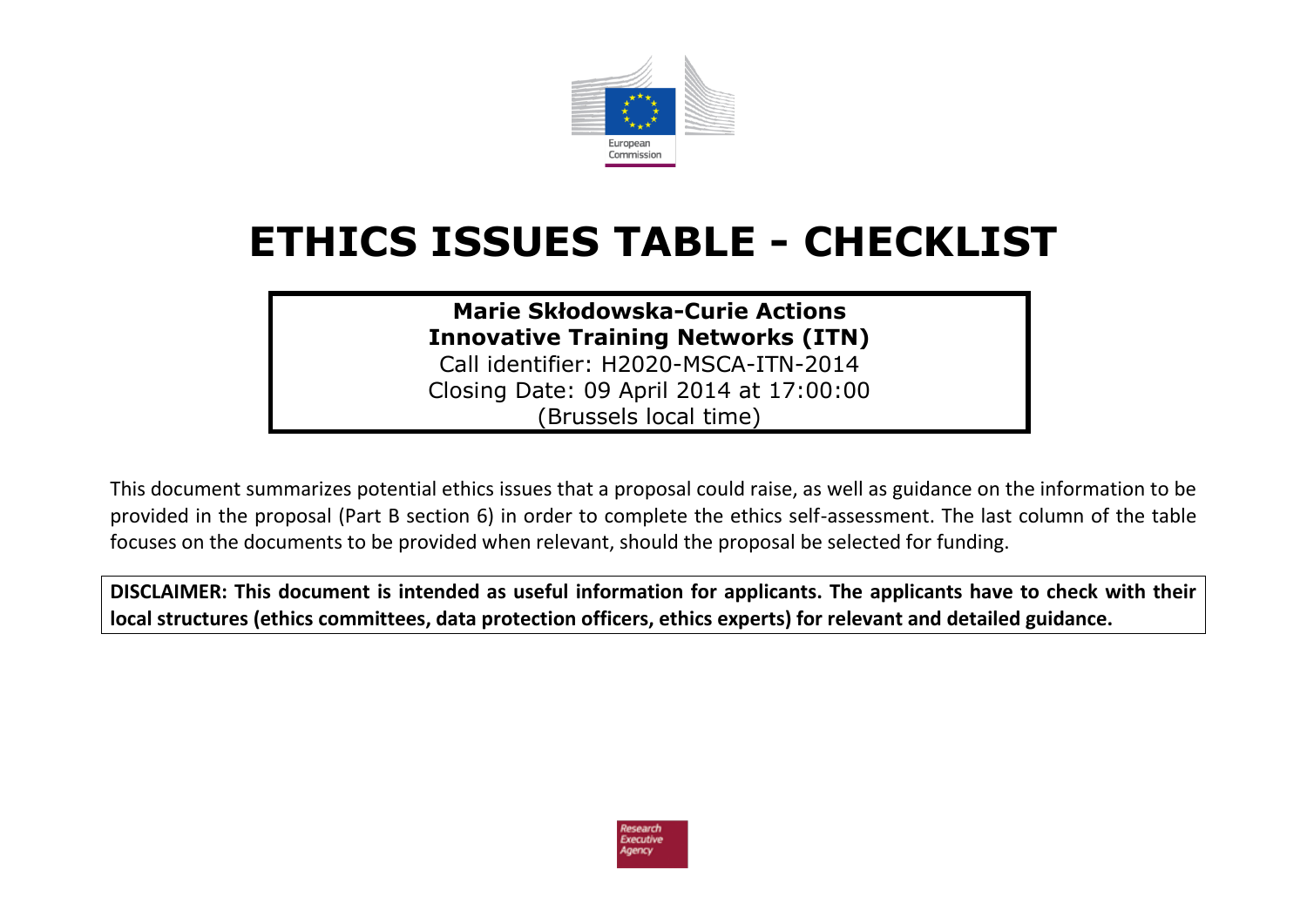|         | <b>Section 1: HUMAN EMBRYOS/FOETUSES</b>                                    | YES/NO | Page | Information to be<br>provided                                                                                                                  | Documents to be provided                                                                             |
|---------|-----------------------------------------------------------------------------|--------|------|------------------------------------------------------------------------------------------------------------------------------------------------|------------------------------------------------------------------------------------------------------|
|         | Does your research involve Human Embryonic Stem Cells (hESCs)? <sup>1</sup> |        |      |                                                                                                                                                |                                                                                                      |
| If YES: | - Will they be directly derived from embryos within this project?           |        |      | Research cannot be<br>funded.                                                                                                                  | Research cannot be funded.                                                                           |
|         | - Are they previously established cells lines?                              |        |      | Origin and line of cells.<br>Details on licensing and<br>control measures by the<br>competent authorities of<br>the Member States<br>involved. | Copies of relevant Ethics Approvals.                                                                 |
| If YES: | Does your research involve the use of human embryos?                        |        |      | Origin of embryos.<br>Details on recruitment,<br>inclusion and exclusion<br>criteria and informed<br>consent procedures.                       | Copies of relevant Ethics Approvals.<br><b>Informed Consent Forms.</b><br><b>Information Sheets.</b> |
| If YES: | Does your research involve the use of human foetal tissues / cells?         |        |      | Origin of human foetal<br>tissues/cells.<br>Details on informed<br>consent procedures.                                                         | Copies of relevant Ethics Approvals.<br><b>Informed Consent Forms.</b><br><b>Information Sheets.</b> |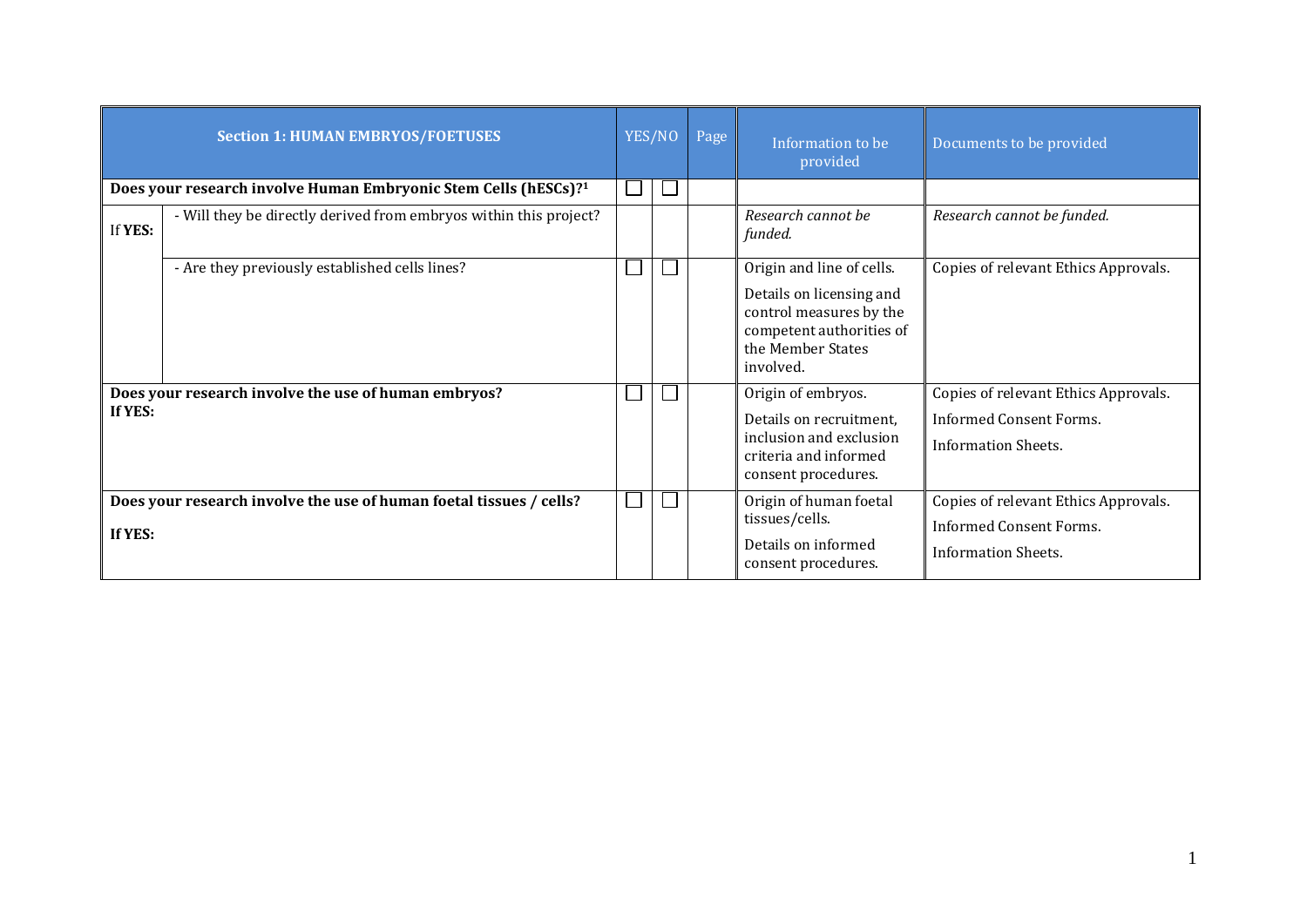|            | <b>Section 2: HUMANS</b>                                     | YES/NO |              | Page | Information to be provided                                                                                                                                                                                                                                                           | Documents to be provided                                                                             |
|------------|--------------------------------------------------------------|--------|--------------|------|--------------------------------------------------------------------------------------------------------------------------------------------------------------------------------------------------------------------------------------------------------------------------------------|------------------------------------------------------------------------------------------------------|
|            | Does your research involve human participants?               | $\Box$ | $\Box$       |      | Please provide information in<br>one of the subcategories below:                                                                                                                                                                                                                     |                                                                                                      |
| If<br>YES: | - Are they volunteers for social or human sciences research? | ⊔      | $\mathbb{L}$ |      | Details on recruitment,<br>inclusion and exclusion<br>criteria and informed consent<br>procedures.                                                                                                                                                                                   | Copies of relevant Ethics Approvals.<br><b>Informed Consent Forms.</b><br><b>Information Sheets.</b> |
|            | - Are they persons unable to give informed consent?          | ⊔      | $\mathbf{L}$ |      | Information above plus:<br>Details on the procedures to<br>obtain approval from<br>guardian/legal<br>representative.<br>Details on the procedures<br>used to ensure that there is no<br>coercion on participants.                                                                    | Documents as above.                                                                                  |
|            | - Are they vulnerable individuals or groups?                 | ⊔      |              |      | Details on the type of<br>vulnerability.<br>Details on recruitment,<br>inclusion and exclusion<br>criteria and informed consent<br>procedures. This must<br>demonstrate appropriate<br>efforts to ensure fully<br>informed understanding of<br>the implications of<br>participation. | Documents as above.                                                                                  |
|            | - Are they children/minors?                                  | ⊔      | I.           |      | Information above plus:<br>Details on the age range.<br>Details on children/minors<br>assent procedures and<br>parental consent. This must<br>demonstrate appropriate<br>efforts to ensure fully                                                                                     | Documents as above.                                                                                  |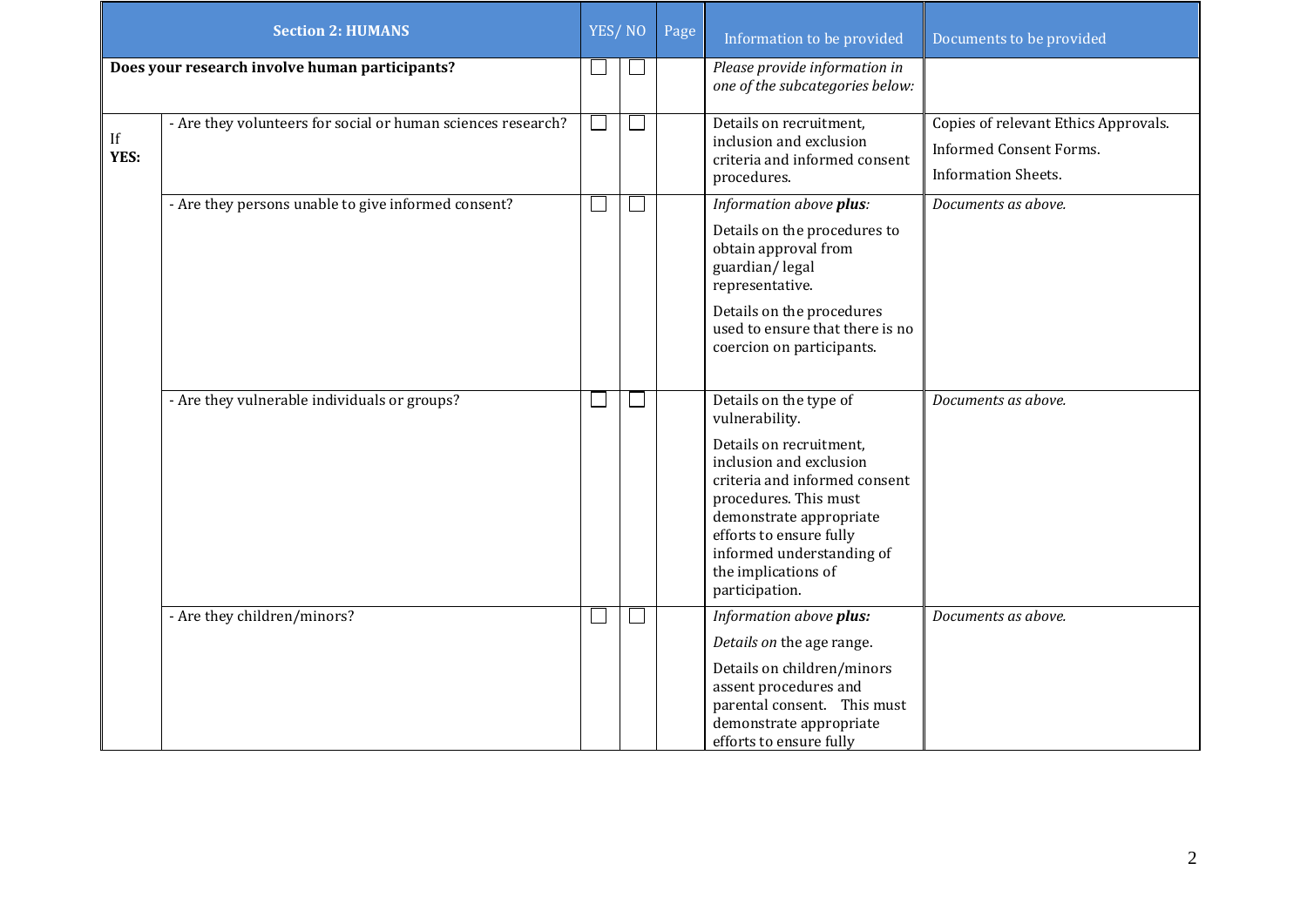|               |                                                                                                                                                                      |  | informed understanding of<br>the implications of<br>participation.                                |                                      |
|---------------|----------------------------------------------------------------------------------------------------------------------------------------------------------------------|--|---------------------------------------------------------------------------------------------------|--------------------------------------|
|               |                                                                                                                                                                      |  | Describe the procedures to<br>ensure welfare of the<br>child/minor.                               |                                      |
|               | - Are they patients?                                                                                                                                                 |  | Details on the nature of<br>disease/condition/disability.                                         | Documents as above.                  |
|               |                                                                                                                                                                      |  | Details on recruitment,<br>inclusion and exclusion<br>criteria and informed consent<br>procedures |                                      |
|               |                                                                                                                                                                      |  | Details on policy for incidental<br>findings.                                                     |                                      |
|               | - Are they healthy volunteers for medical studies?                                                                                                                   |  | Information as above                                                                              | Copies of relevant Ethics Approvals. |
| participants? | Does your research involve physical interventions on the study                                                                                                       |  |                                                                                                   |                                      |
| If<br>YES:    | - Does it involve invasive techniques (e.g. collection of<br>human cells or tissues, surgical or medical interventions,<br>invasive studies on the brain, TMS etc.)? |  | Risk assessment for each<br>technique and as a whole                                              | Copies of relevant Ethics Approvals. |
|               | - Does it involve collection of biological samples?                                                                                                                  |  | Details on the type of samples<br>to be collected.                                                | Copies of relevant Ethics Approvals. |
|               |                                                                                                                                                                      |  | Details on procedures for<br>collection of biological<br>samples.                                 |                                      |
|               | If your research involves processing of genetic information, please also complete the section "Protection of Personal Data" i.e. Section 4.                          |  |                                                                                                   |                                      |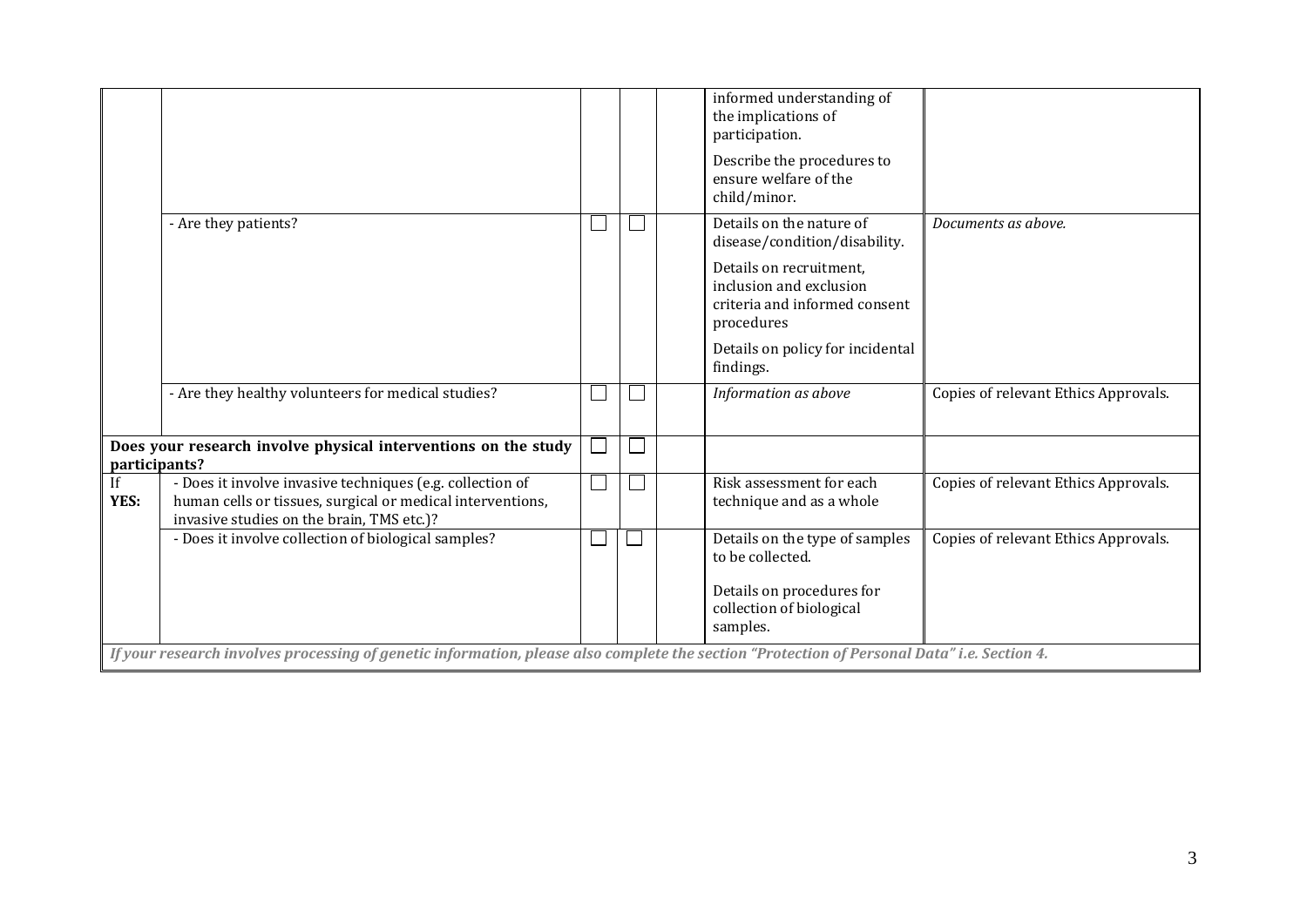|         | <b>Section 3: HUMAN CELLS / TISSUES</b>                                                                         |  | YES/NO       | Page | Information to be provided                                                                            | Documents to be provided                                                                                                                                                                                             |
|---------|-----------------------------------------------------------------------------------------------------------------|--|--------------|------|-------------------------------------------------------------------------------------------------------|----------------------------------------------------------------------------------------------------------------------------------------------------------------------------------------------------------------------|
|         | Does your research involve human cells or tissues? (Other than from<br>"Human Embryos/Foetuses" i.e. Section 1) |  | $\mathbf{L}$ |      | Details of the cells and tissue<br>types involved.                                                    |                                                                                                                                                                                                                      |
| If YES: | - Are they available commercially?                                                                              |  |              |      | Details on cell types and<br>provider (company or<br>other).                                          | Any relevant import licences                                                                                                                                                                                         |
|         | - Are they obtained within this project?                                                                        |  |              |      | Details on cell types.                                                                                | Copies of relevant Ethics Approvals or<br>regulatory licences.                                                                                                                                                       |
|         |                                                                                                                 |  |              |      |                                                                                                       | Copies of examples of Informed<br>Consent documents.                                                                                                                                                                 |
|         | - Are they obtained within another project?                                                                     |  |              |      | Details on cell types.<br>Provider of the cell types.<br>Country in which the<br>material is located. | Authorisation by primary owner of<br>cells/tissues (including references to<br>relevant licences or ethics approval<br>and evidence of consent for secondary<br>use).<br>Copy of any Material Transfer<br>Agreement. |
|         | - Are they deposited in a biobank?                                                                              |  |              |      | Details on cell types.<br>Name of the biobank.<br>Country in which the<br>biobank is located          | Details of the biobank, the legislation<br>under which it is licenced, criteria for<br>access and its data protection policy<br>including any Material Transfer<br>Agreement.                                        |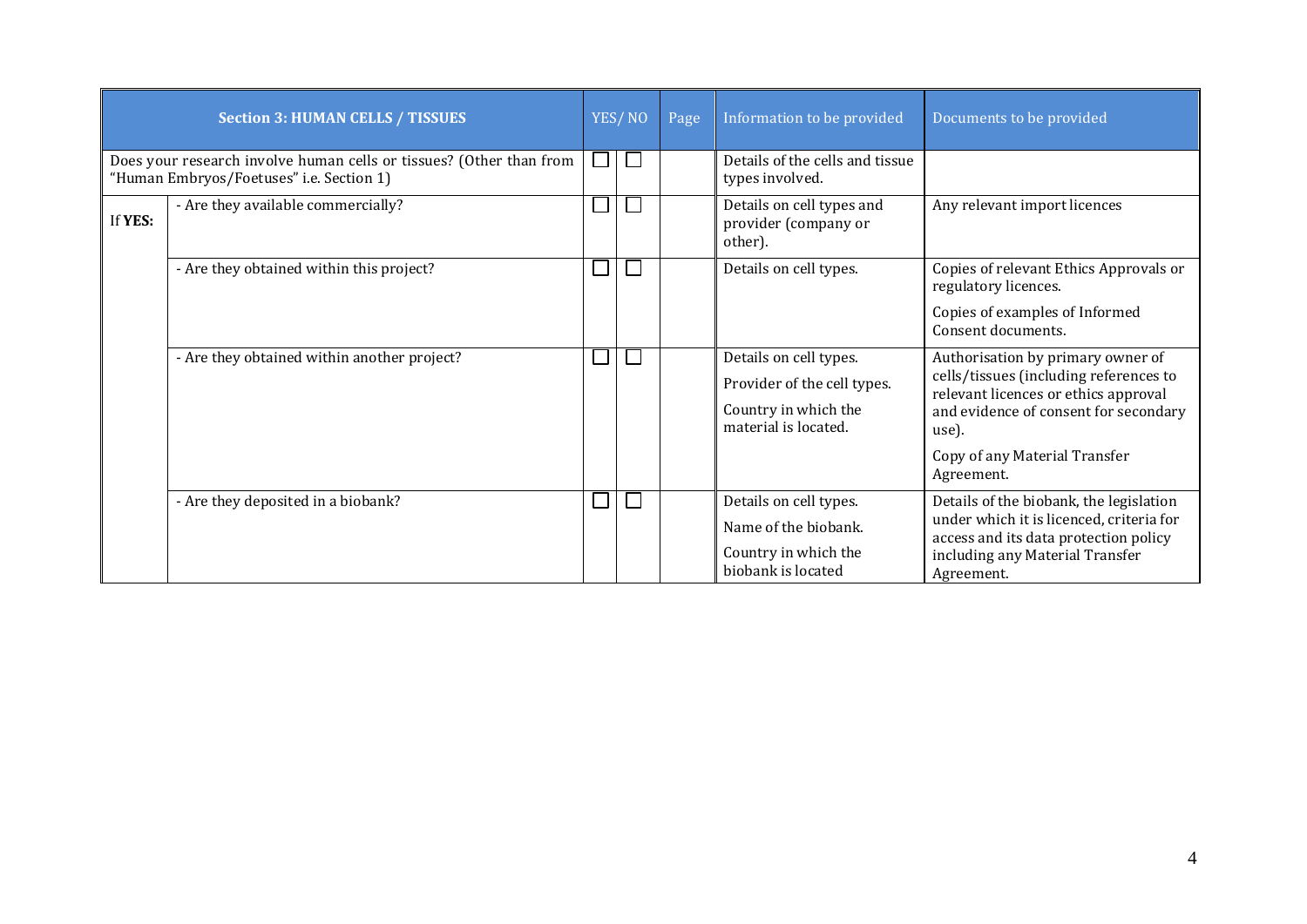| <b>Section 4: PROTECTION OF PERSONAL DATA<sup>2</sup></b>                                                                                                                                                   | YES/NO | Page | Information to be<br>provided | Documents to be provided |
|-------------------------------------------------------------------------------------------------------------------------------------------------------------------------------------------------------------|--------|------|-------------------------------|--------------------------|
| Does your research involve personal data collection<br>and/or<br>processing?                                                                                                                                |        |      |                               |                          |
| <u>It should be noted that:</u><br>1. "Personal data" can be defined as identifiers: any information that could,                                                                                            |        |      |                               |                          |
| in any way, lead to the specific identification of one unique person, such as<br>name, social security numbers, date of birth, address, mails IPs etc.                                                      |        |      |                               |                          |
| 2. Any data that you are using should be taken into account, regardless of<br>the method by which they are/were collected: for example, through<br>interviews, questionnaires, direct online retrieval etc. |        |      |                               |                          |
| 3. Processing should be understood to not only include data usage, but also<br>merging, transformation, transfer and, more generally, as all actions using<br>data for research purposes.                   |        |      |                               |                          |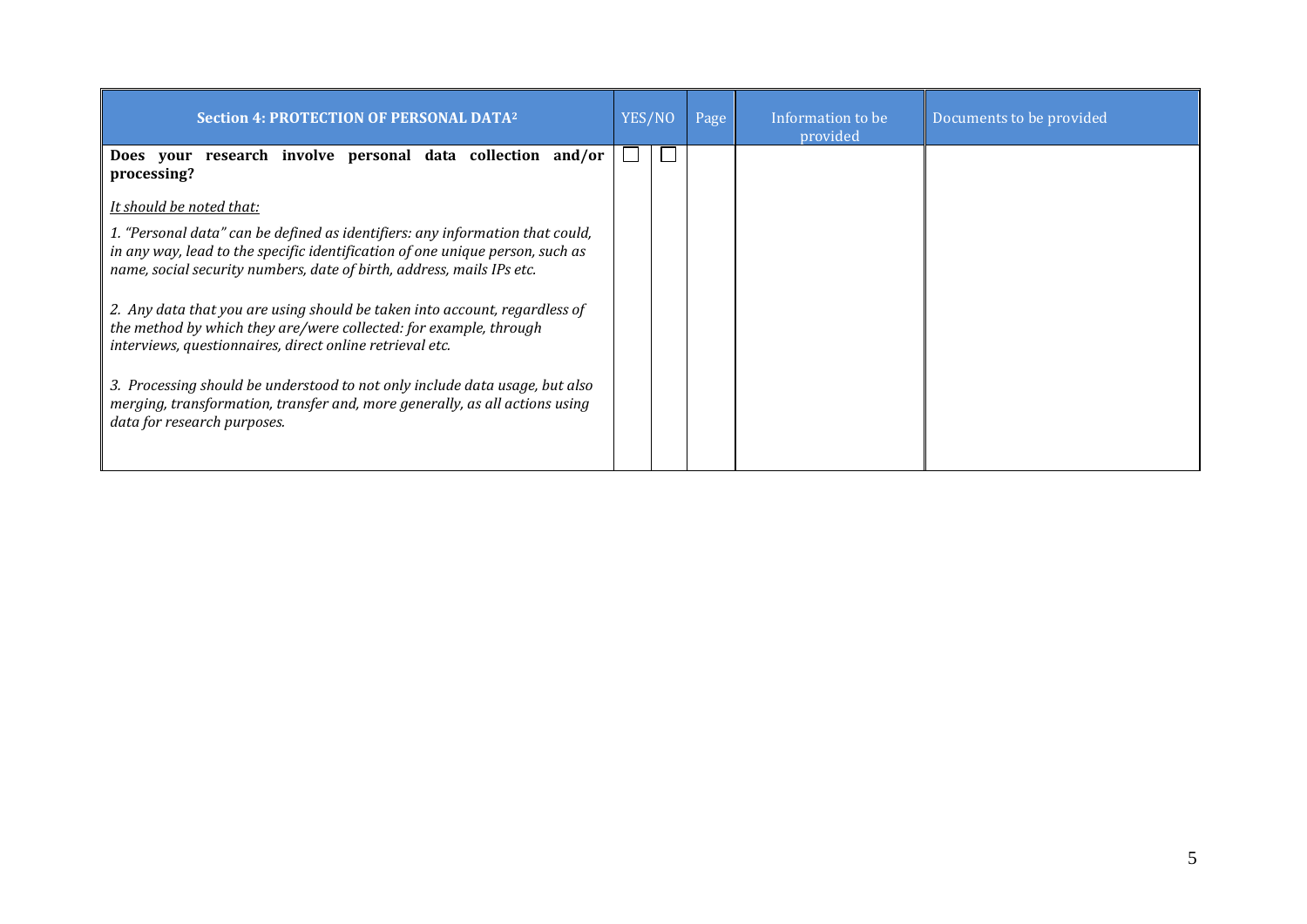| If YES: | - Does it involve the collection and/or processing of sensitive<br>personal data (e.g. health, sexual lifestyle, ethnicity, political<br>opinion, religious or philosophical conviction)?<br>It should be noted that this involvement applies, whatever the<br>research topic or Programme. The above list is only indicative. If<br>the type of data that you will be handling in your research is not<br>included the list, it does not mean you should not take into<br>consideration the subject of data processing. |  | Details of the data safety<br>procedures (compliance<br>with privacy by design<br>and protection of<br>privacy/confidentiality).<br>Details of procedures for<br>data collection, storage,<br>protection, retention,<br>transfer if any,<br>destruction or re-use.<br>Explicit confirmation of<br>compliance with national<br>and EU legislation. | Copies of relevant Ethics Approvals for<br>the collection and/or processing of<br>personal data.<br>If relevant, Informed Consent Forms<br>or other consent documents (opt in<br>processes, etc.).<br>If relevant, Information Sheets or<br>other terms and conditions, factsheets,<br>etc.<br>If relevant, notification to, or<br>authorisation from, the relevant Data<br>Protection Authority/Officer.<br>If relevant, a copy of authorization to<br>merge the data sets in order to create<br>a novel data set. |
|---------|--------------------------------------------------------------------------------------------------------------------------------------------------------------------------------------------------------------------------------------------------------------------------------------------------------------------------------------------------------------------------------------------------------------------------------------------------------------------------------------------------------------------------|--|---------------------------------------------------------------------------------------------------------------------------------------------------------------------------------------------------------------------------------------------------------------------------------------------------------------------------------------------------|---------------------------------------------------------------------------------------------------------------------------------------------------------------------------------------------------------------------------------------------------------------------------------------------------------------------------------------------------------------------------------------------------------------------------------------------------------------------------------------------------------------------|
|         | - Does it involve processing of genetic information?                                                                                                                                                                                                                                                                                                                                                                                                                                                                     |  | Information as above.                                                                                                                                                                                                                                                                                                                             | Copies of relevant Ethics Approvals for<br>the processing of genetic information.                                                                                                                                                                                                                                                                                                                                                                                                                                   |
|         | - Does it involve tracking or observation of participants?<br>It should be noted that this issue is not limited to surveillance or<br>localization data. It also applies to Wan data such as IP address,<br>MACs, cookies etc.                                                                                                                                                                                                                                                                                           |  | Information above plus:<br>Details on methods used<br>for tracking or observing<br>participants.                                                                                                                                                                                                                                                  | Copies of relevant Ethics Approvals for<br>the collection and/or processing of<br>personal data.                                                                                                                                                                                                                                                                                                                                                                                                                    |
| If YES: | Does your research involve further processing of previously<br>collected personal data (secondary use)?<br>It should be noted that this question is threefold. If you answer YES to any of<br>the 3 questions below, you fall within its scope:<br>1. Are you planning not to collect any data directly but rather to use pre-<br>existing other data sets or sources and/or does your research involve further<br>processing of previously collected data?<br>2. Does your research involve merging existing data sets? |  | Details of the database<br>used or to the source of<br>data.<br>Confirmation of open<br>public access to the data<br>or of authorisation for<br>secondary use. More<br>specifically, detail how<br>this consent was obtained<br>specifically in case of<br>public archives usage<br>(automatic opt in, etc.).                                     | Explicit confirmation of open public<br>access to the data (e.g. print screen<br>from Website) or authorisation by<br>primary owner(s) of data.<br>If relevant/applicable, copies of<br>Informed Consent Forms or other<br>consent documents (opt in processes,<br>etc.).<br>Copies of relevant permissions and<br>description of procedures.                                                                                                                                                                       |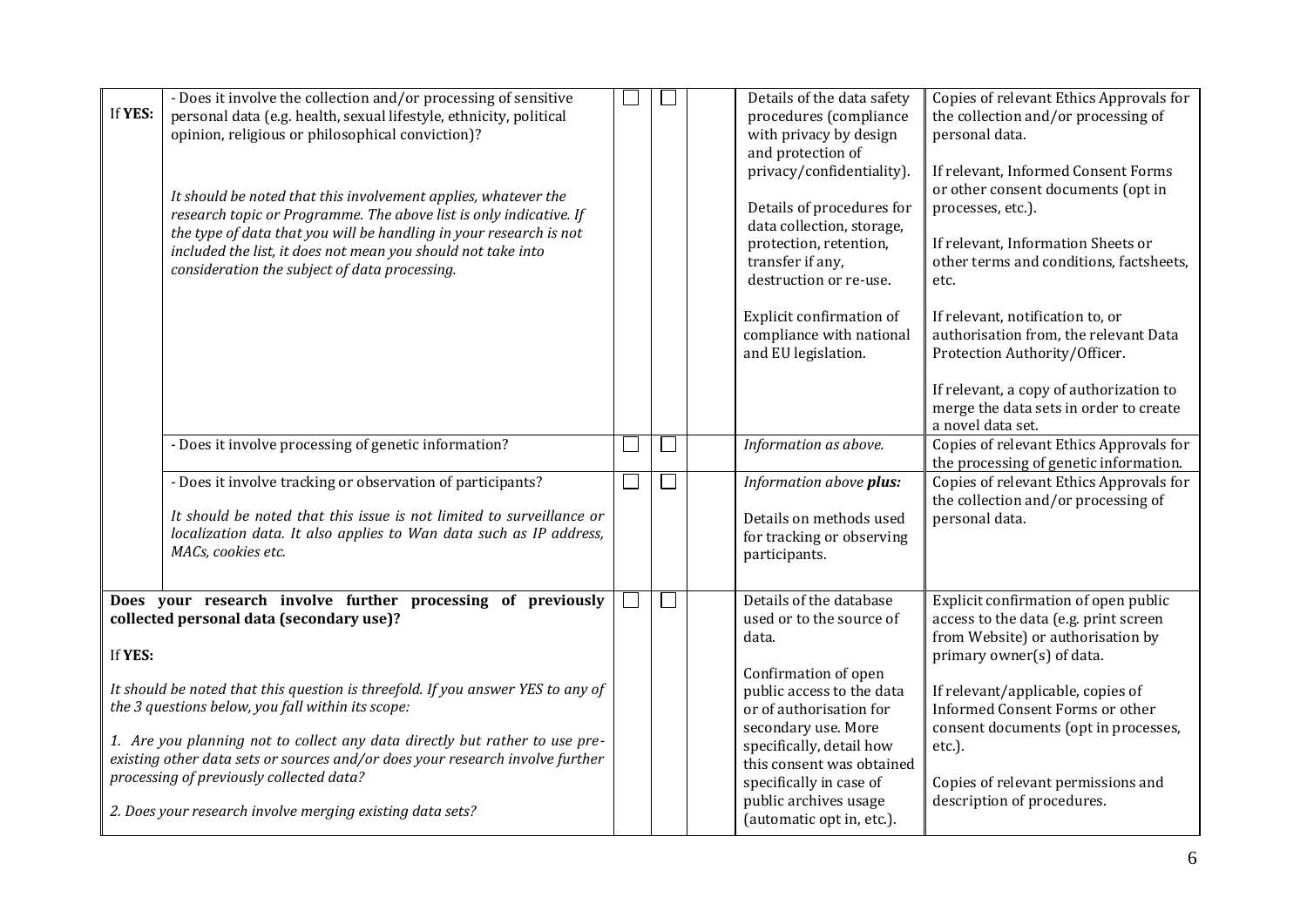| 3. Are you planning to share data with non-EU member states? |  | Permissions from the<br>owner/manager of the<br>data sets.                                                           | If data transfer to USA/Canada:<br>confirmation of compliance with safe<br>harbour.    |
|--------------------------------------------------------------|--|----------------------------------------------------------------------------------------------------------------------|----------------------------------------------------------------------------------------|
|                                                              |  | A mitigation procedure to<br>avoid private<br>appropriation of the data.                                             | If data transfer to non-EU country,<br>affidavit of compliance with EU<br>legislation. |
|                                                              |  | A mitigation procedure to<br>avoid the unforeseen<br>disclosure of personal<br>information (i.e.: mosaic<br>effect). |                                                                                        |
|                                                              |  | Explicit confirmation of<br>compliance with national<br>and EU legislation.                                          |                                                                                        |
|                                                              |  | Conformity to Safe<br>Harbour, if applicable.                                                                        |                                                                                        |

| <b>Section 5: ANIMALS3</b>          | YES/NO | Page | Information to be provided                                                                                                                                                                                                                                                                                                             | Documents to be provided                                                                                                                                                                                                                                                                   |
|-------------------------------------|--------|------|----------------------------------------------------------------------------------------------------------------------------------------------------------------------------------------------------------------------------------------------------------------------------------------------------------------------------------------|--------------------------------------------------------------------------------------------------------------------------------------------------------------------------------------------------------------------------------------------------------------------------------------------|
| Does your research involve animals? |        |      | Details on implementation<br>of the Three Rs<br>(Replacement, Reduction<br>and Refinement).<br>Justification of animal use<br>and why alternatives<br>cannot be used.<br>Details on species and<br>rationale for their use,<br>numbers of animals to be<br>used, nature of the<br>experiments, procedures<br>and techniques to be used | Copies of all appropriate<br>authorisations for the supply of<br>animals and the project experiments.<br>Copies of training certificates/<br>personal licences of the staff<br>involved in animal experiments.<br>Confirmation of compliance with<br>relevant EU and national legislation. |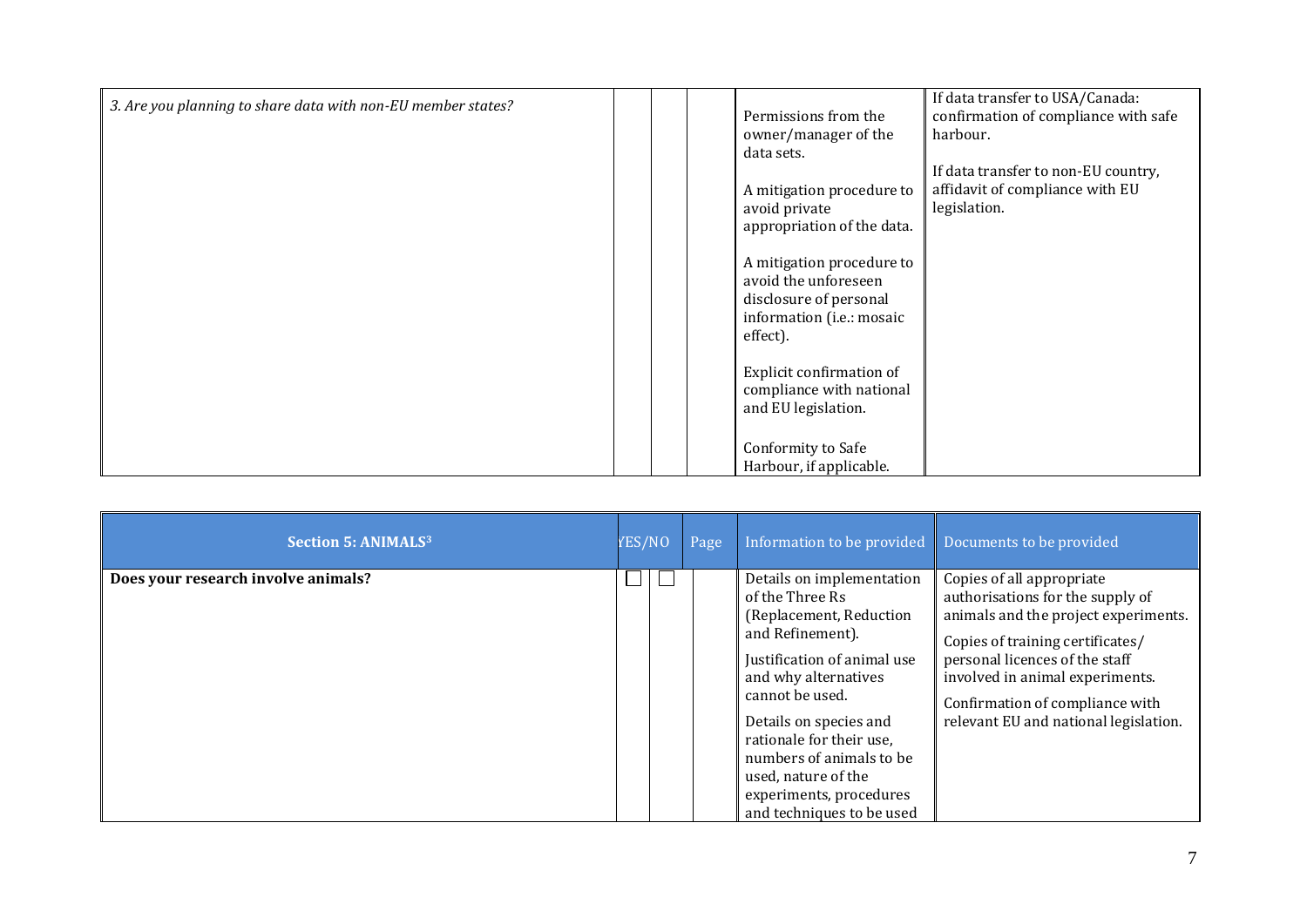|         |                                               |                             | in a chronological order.                                                                                                                           |                                                                                                                                                                                                                                                               |
|---------|-----------------------------------------------|-----------------------------|-----------------------------------------------------------------------------------------------------------------------------------------------------|---------------------------------------------------------------------------------------------------------------------------------------------------------------------------------------------------------------------------------------------------------------|
|         |                                               |                             | Details on procedures to<br>ensure animal welfare<br>during their lifetime and<br>during the experiment and<br>how its impact will be<br>minimised. |                                                                                                                                                                                                                                                               |
|         |                                               |                             | Details on severity<br>assessment and<br>justification.                                                                                             |                                                                                                                                                                                                                                                               |
|         | - Are they vertebrates or live cephalopods?   |                             | Information as above.                                                                                                                               | Documents as above.                                                                                                                                                                                                                                           |
| If YES: |                                               |                             |                                                                                                                                                     | (See Art. 1.3 of Directive<br>2010/63/EU).                                                                                                                                                                                                                    |
|         | - Are they non-human primates (NHP)?          |                             | Information above plus:                                                                                                                             | Documents as above.                                                                                                                                                                                                                                           |
|         |                                               |                             | Confirmation of                                                                                                                                     | Personal history file of NHP                                                                                                                                                                                                                                  |
|         |                                               |                             | compliance with Art. 8, 10,<br>28, 31, 32 (Directive<br>2010/63/EU).                                                                                | (See Art. 31.2 of Directive<br>2010/63/EU).                                                                                                                                                                                                                   |
|         |                                               |                             | Discussion of specific<br>ethics issues related to<br>their use.                                                                                    |                                                                                                                                                                                                                                                               |
|         | - Are they genetically modified? <sup>4</sup> |                             | Confirmation of<br>compliance with relevant<br>EU and national legislation<br>and details as for non-<br>genetically modified<br>animals above.     | Copies of all appropriate<br>authorisations for the supply of<br>animals and the project experiments,<br>copies of GMO authorisation and<br>evidence of compliance with GMO<br>Regulations, and supporting<br>documents as for other experimental<br>animals. |
|         |                                               |                             |                                                                                                                                                     | Copies of training certificates/<br>personal licences of the staff<br>involved in animal experiments                                                                                                                                                          |
|         | - Are they cloned farm animals?               | $\mathcal{L}_{\mathcal{A}}$ | Information as above                                                                                                                                | Copies of all appropriate<br>authorisations for the supply of<br>animals and the project experiments<br>as for other experimental animals.                                                                                                                    |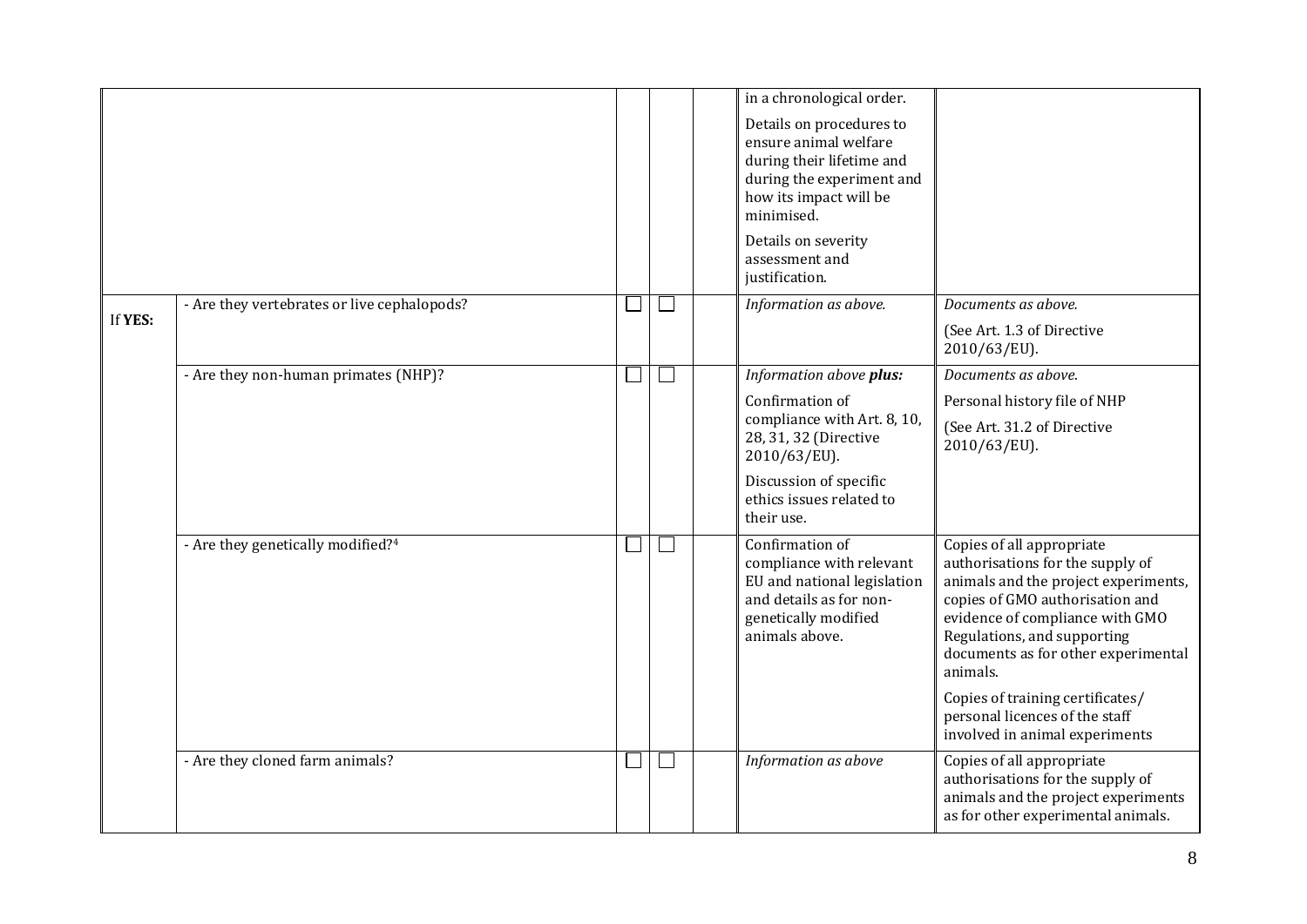|                                                                                   |                                   |  |  |  |                                                                                             | Copies of training certificates/<br>personal licences of the staff<br>involved in animal experiments.<br>Copies of specific authorisation for<br>cloning, if appropriate.                                                           |
|-----------------------------------------------------------------------------------|-----------------------------------|--|--|--|---------------------------------------------------------------------------------------------|-------------------------------------------------------------------------------------------------------------------------------------------------------------------------------------------------------------------------------------|
|                                                                                   | - Are they an endangered species? |  |  |  | Information above plus:<br>Discussion of specific<br>ethics issues related to<br>their use. | Copies of all appropriate<br>authorisations for the supply of<br>animals and the project experiments<br>as for other experimental animals,<br>including CITES.<br>Confirmation of compliance with Art.<br>7 - Directive 2010/63/EU. |
| Please indicate the species involved (Maximum number of characters allowed: 1000) |                                   |  |  |  |                                                                                             |                                                                                                                                                                                                                                     |

| <b>Section 6: THIRD COUNTRIES</b>                                                                                                                                                                          | YES/NO | Page | Information to be provided                                                        | Documents to be provided                                                                                                                                                                                                               |
|------------------------------------------------------------------------------------------------------------------------------------------------------------------------------------------------------------|--------|------|-----------------------------------------------------------------------------------|----------------------------------------------------------------------------------------------------------------------------------------------------------------------------------------------------------------------------------------|
| Does your research involve third countries?                                                                                                                                                                |        |      | Details on activities carried                                                     | Copies of relevant Ethics Approvals                                                                                                                                                                                                    |
| Countries: (Maximum number of characters allowed: 1000)                                                                                                                                                    |        |      | out in non-EU countries.                                                          | from EU country host and non-EU<br>country (double Ethics Review).                                                                                                                                                                     |
| Do you plan to use local resources (e.g. animal and/or human tissue<br>samples, genetic material, live animals, human remains, materials of<br>historical value, endangered fauna or flora samples, etc.)? |        |      | Details on type of local<br>resources to be used and<br>modalities for their use. | If human resources are involved,<br>copies of relevant Ethics Approvals, as<br>above.                                                                                                                                                  |
| If YES:                                                                                                                                                                                                    |        |      |                                                                                   | If animals, plants, micro-organisms<br>and associated traditional knowledge<br>are involved, documentation<br>demonstrating compliance with the<br>Convention on Biodiversity (e.g.<br>access permit and benefit sharing<br>agreement) |
| Do you plan to import any material, including personal data, from non-<br>EU/third countries into the EU?<br>If your research involves importing data, please also complete the section                    |        |      | Details on type of materials<br>or data to be imported.                           | As above (use of local resources) and:<br>Material Transfer Agreement (MTA)<br>and copies of any authorisations.                                                                                                                       |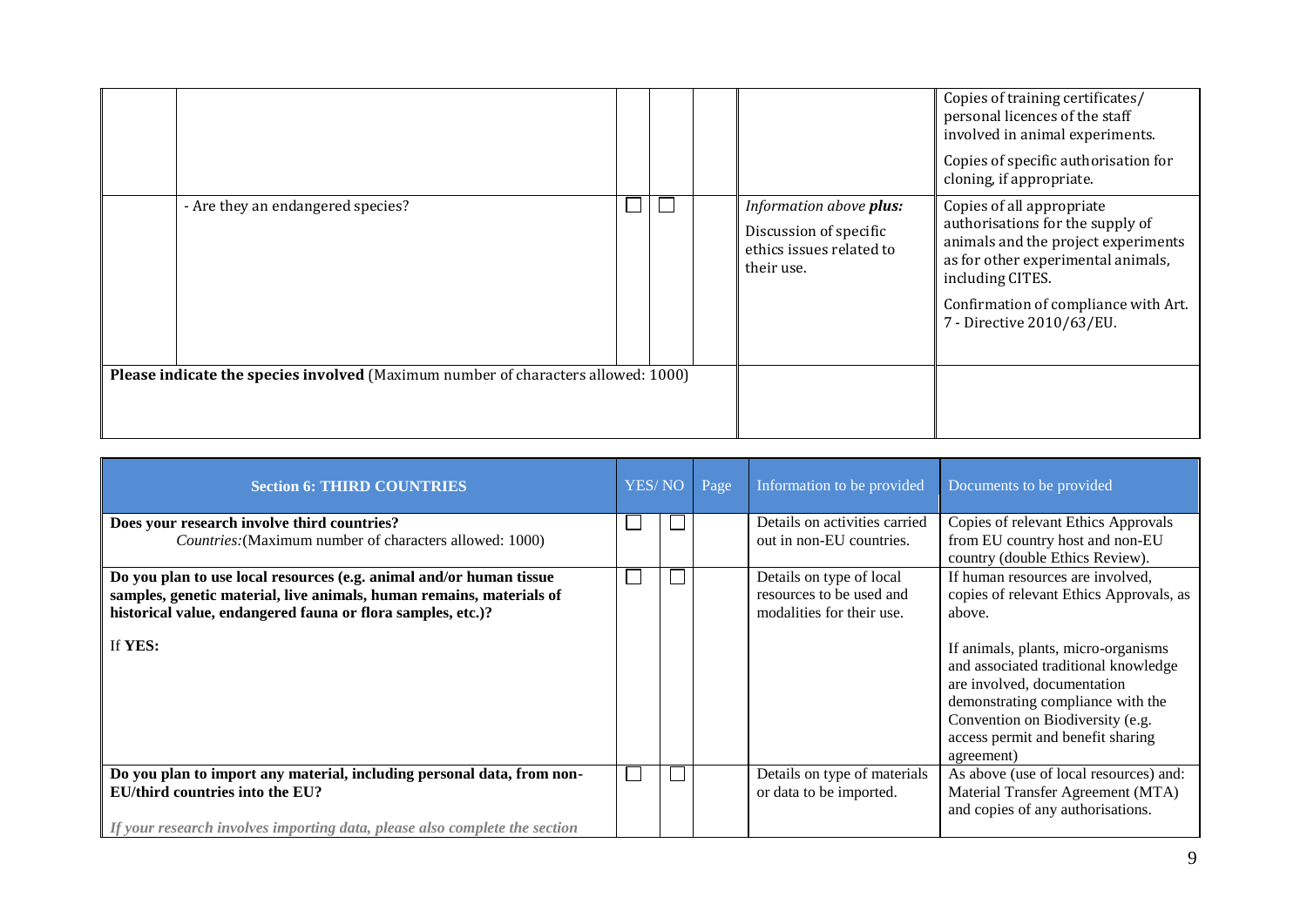|                   | "Protection of Personal Data" i.e. Section 4.                                                                                                                                                                                         |  |                                                                                                                                                                            |                                                                                                                                                             |
|-------------------|---------------------------------------------------------------------------------------------------------------------------------------------------------------------------------------------------------------------------------------|--|----------------------------------------------------------------------------------------------------------------------------------------------------------------------------|-------------------------------------------------------------------------------------------------------------------------------------------------------------|
| If YES:           | Specify the materials and countries involved (maximum number of<br>characters allowed: 1000)                                                                                                                                          |  |                                                                                                                                                                            |                                                                                                                                                             |
|                   | Do you plan to export any material, including personal data, from the EU<br>to third/non-EU countries?<br>If your research involves exporting data, please also complete the section<br>"Protection of Personal Data" i.e. Section 4. |  | Details on type of materials<br>or data to be exported.                                                                                                                    | Authorisation for export from EU.<br>Material Transfer Agreement (MTA).                                                                                     |
| If YES:           | - Specify material and countries involved (maximum number of<br>characters allowed: 1000)                                                                                                                                             |  |                                                                                                                                                                            |                                                                                                                                                             |
|                   | If your research involves low and/or lower-middle income countries, are<br>any benefit-sharing actions planned?                                                                                                                       |  | Details on benefit sharing<br>measures.<br>Details on responsiveness<br>to local research needs.<br>Details on procedures to<br>facilitate effective capacity<br>building. | As above (use of local resources) and<br>narrative document describing benefit<br>sharing, responsiveness to local<br>research needs and capacity building. |
| research at risk? | Could the situation in the country put the individuals taking part in the                                                                                                                                                             |  | Details on safety measures<br>that will be implemented,<br>including personnel<br>training.                                                                                | Insurance cover                                                                                                                                             |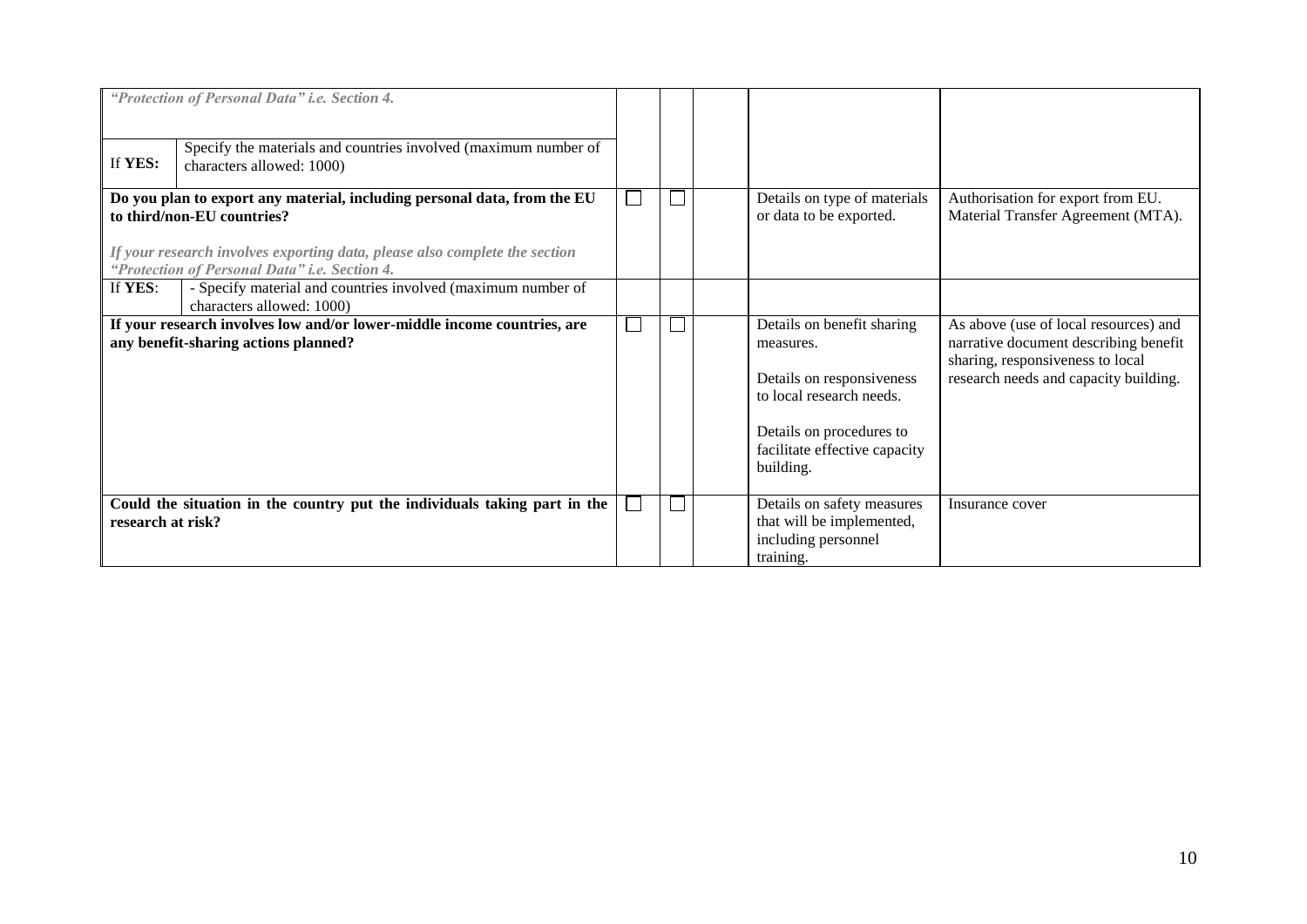|                                                                                                            | <b>Section 7: ENVIRONMENTAL PROTECTION AND SAFETY</b>                                                        |                             | YES/NO         | Page | Information to be<br>provided                       | Documents to be provided                                                                                                                                  |
|------------------------------------------------------------------------------------------------------------|--------------------------------------------------------------------------------------------------------------|-----------------------------|----------------|------|-----------------------------------------------------|-----------------------------------------------------------------------------------------------------------------------------------------------------------|
| If YES:                                                                                                    | Does your research involve the use of elements that may cause harm to<br>the environment, animals or plants? |                             |                |      | Details on safety<br>measures to be<br>implemented. | Safety classification of laboratory.<br>GMO authorisation, if applicable.<br>Confirmation of compliance with<br>national/local<br>guidelines/legislation. |
| /protected areas?<br>If YES:                                                                               | Does your research deal with endangered fauna and/or flora                                                   |                             |                |      |                                                     | Specific approvals, if applicable.<br>Confirmation of compliance with<br>national/local<br>guidelines/legislation.                                        |
| If YES:                                                                                                    | Does your research involve the use of elements that may cause harm to<br>humans, including research staff?   |                             |                |      | Details on health and<br>safety procedures.         | University/Research organisation<br>safety procedures.<br>Safety classification of laboratory.                                                            |
| Does your research involve the use of elements that may cause harm to<br>humans, including research staff? |                                                                                                              | $\mathcal{L}_{\mathcal{A}}$ | $\overline{a}$ |      | Details on health and<br>safety procedures.         | University/Research organisation<br>safety procedures.                                                                                                    |
| If YES                                                                                                     | Does your research involve harmful biological agents? <sup>5</sup>                                           |                             |                |      |                                                     | Safety classification of laboratory.<br>Confirmation of compliance with                                                                                   |
|                                                                                                            | Does your research involve harmful chemical and explosive<br>agents? $6$                                     | $\mathcal{L}_{\mathcal{A}}$ |                |      |                                                     | national/local guidelines/legislation                                                                                                                     |
|                                                                                                            | Does your research involve harmful radioactive agents? <sup>7</sup>                                          | $\mathcal{L}_{\mathcal{A}}$ | $\overline{a}$ |      |                                                     |                                                                                                                                                           |
|                                                                                                            | Does your research involve other harmful materials or equipment,<br>e.g. high-powered laser systems?         | $\mathcal{L}_{\mathcal{A}}$ | $\mathsf{L}$   |      |                                                     |                                                                                                                                                           |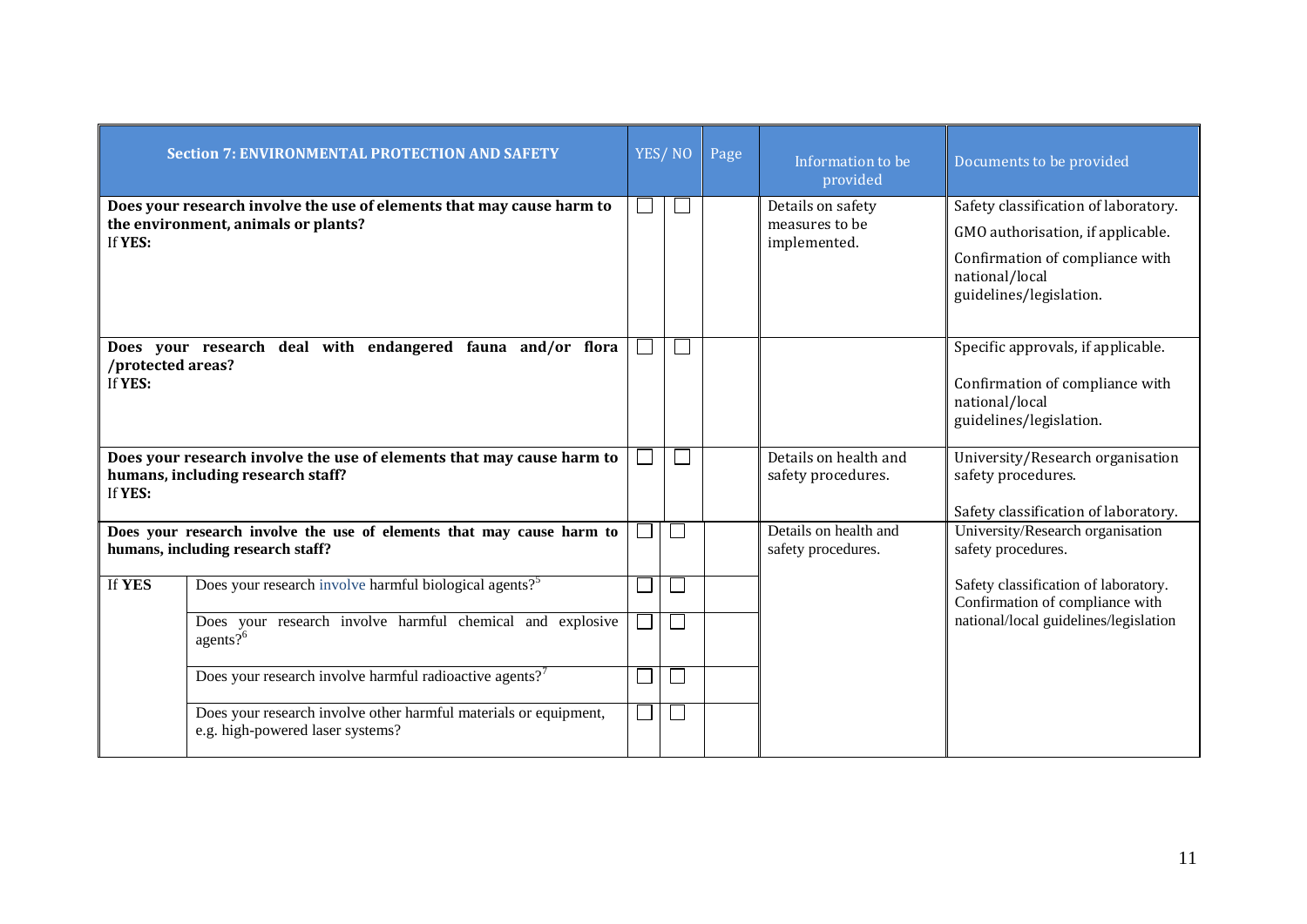|        | Section 8: DUAL USE 8                                                                                                                                                                                                                                                                |        | YES/NO | Page | Information to be provided                                                                                  | Documents to be provided                                                                                                                                                                             |
|--------|--------------------------------------------------------------------------------------------------------------------------------------------------------------------------------------------------------------------------------------------------------------------------------------|--------|--------|------|-------------------------------------------------------------------------------------------------------------|------------------------------------------------------------------------------------------------------------------------------------------------------------------------------------------------------|
|        | Does your research have the potential for military applications?                                                                                                                                                                                                                     | i<br>L | $\Box$ |      |                                                                                                             |                                                                                                                                                                                                      |
| If YES | Does your research have an exclusive civilian application focus?                                                                                                                                                                                                                     |        |        |      | Explanations on the<br>exclusive civilian focus of the<br>research                                          | Confirmation that the inclusion of<br>military partners and technologies<br>relates to civilian applications e.g.<br>in the context of law enforcement<br>activities.                                |
|        | Will your research use or produce goods or information that<br>will require export licenses in accordance with legislation on<br>dual use items?                                                                                                                                     |        |        |      | Details on what goods and<br>information used and<br>produced in your research<br>will need export licences | Copies of relevant approvals from<br>national export control authorities,<br>if applicable.                                                                                                          |
|        | Does your research affect current standards in military ethics -<br>e.g., global ban on weapons of mass destruction, issues of<br>proportionality, discrimination of combatants and<br>accountability in drone and autonomous robotics<br>developments, incendiary or laser weapons? |        |        |      | Details on how the research<br>might affect current<br>standards in military ethics.                        | A detailed description on what risk<br>mitigation strategies will be<br>implemented to avoid negative<br>implications on military ethics<br>standards outlined in international<br>humanitarian law. |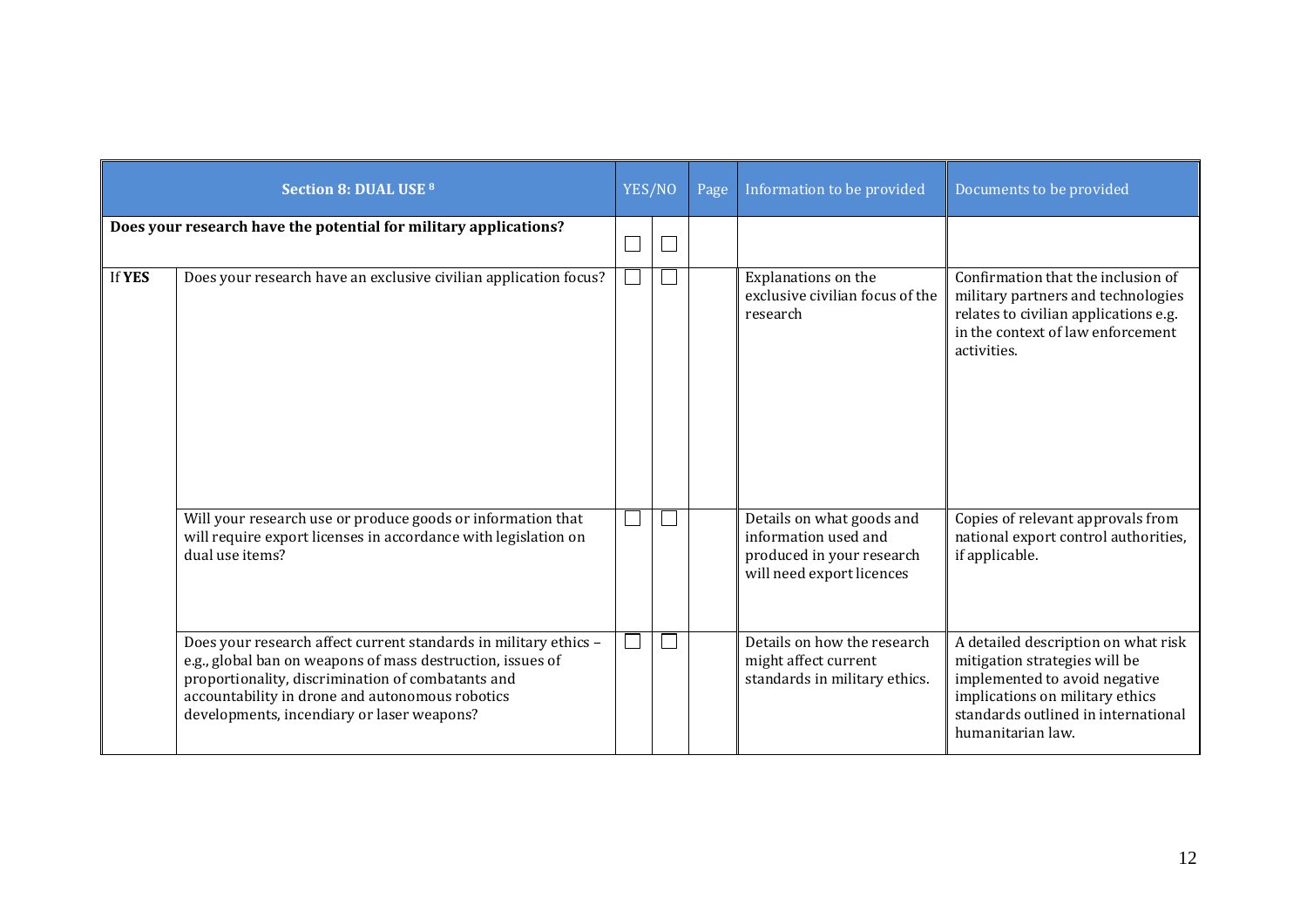|        | <b>Section 9: MISUSE</b>                                                                                                                                                                                                            | YES/NO | Page | Information to be provided                                                                                             | Documents to be provided                                                                                             |
|--------|-------------------------------------------------------------------------------------------------------------------------------------------------------------------------------------------------------------------------------------|--------|------|------------------------------------------------------------------------------------------------------------------------|----------------------------------------------------------------------------------------------------------------------|
| abuse? | Does your research have the potential for malevolent/criminal/terrorist                                                                                                                                                             |        |      |                                                                                                                        |                                                                                                                      |
| If YES | Does your research involve information on/or the use of<br>biological-, chemical-, nuclear/radiological-security sensitive<br>materials and explosives, and means of their delivery?                                                |        |      | Details on the legal<br>requirements of the<br>possession of such items<br>and proposed risk<br>mitigation strategies. | Copies of relevant Approvals, if<br>applicable.<br>Copies of personnel security<br>clearances, if applicable         |
|        | Does your research involve the development of technologies or<br>the creation of information that could have severe negative<br>impacts on human rights standards (e.g. privacy, stigmatization,<br>discrimination), if misapplied? |        |      | Details on measures to<br>prevent malevolent abuse.<br>Details on risk mitigation<br>strategies.                       | Copies of relevant Ethics Approvals,<br>if applicable.                                                               |
|        | Does your research have the potential for terrorist or criminal<br>abuse e.g. infrastructural vulnerability studies, cybersecurity<br>related research?                                                                             |        |      | Details on measures to<br>prevent malevolent abuse.<br>Details on risk mitigation<br>strategies.                       | Copies of relevant Ethics Approvals,<br>if applicable.<br>Copies of personnel security<br>clearances, if applicable. |

| <b>SECTION 10: OTHER ETHICS ISSUES</b>                                                                                                     | YES/NO Page | Information to be provided Documents to be provided |                        |
|--------------------------------------------------------------------------------------------------------------------------------------------|-------------|-----------------------------------------------------|------------------------|
| Are there any other ethics issues that should be taken into consideration?<br>Please specify: (Maximum number of characters allowed: 1000) |             | Any relevant information.                           | Any relevant document. |